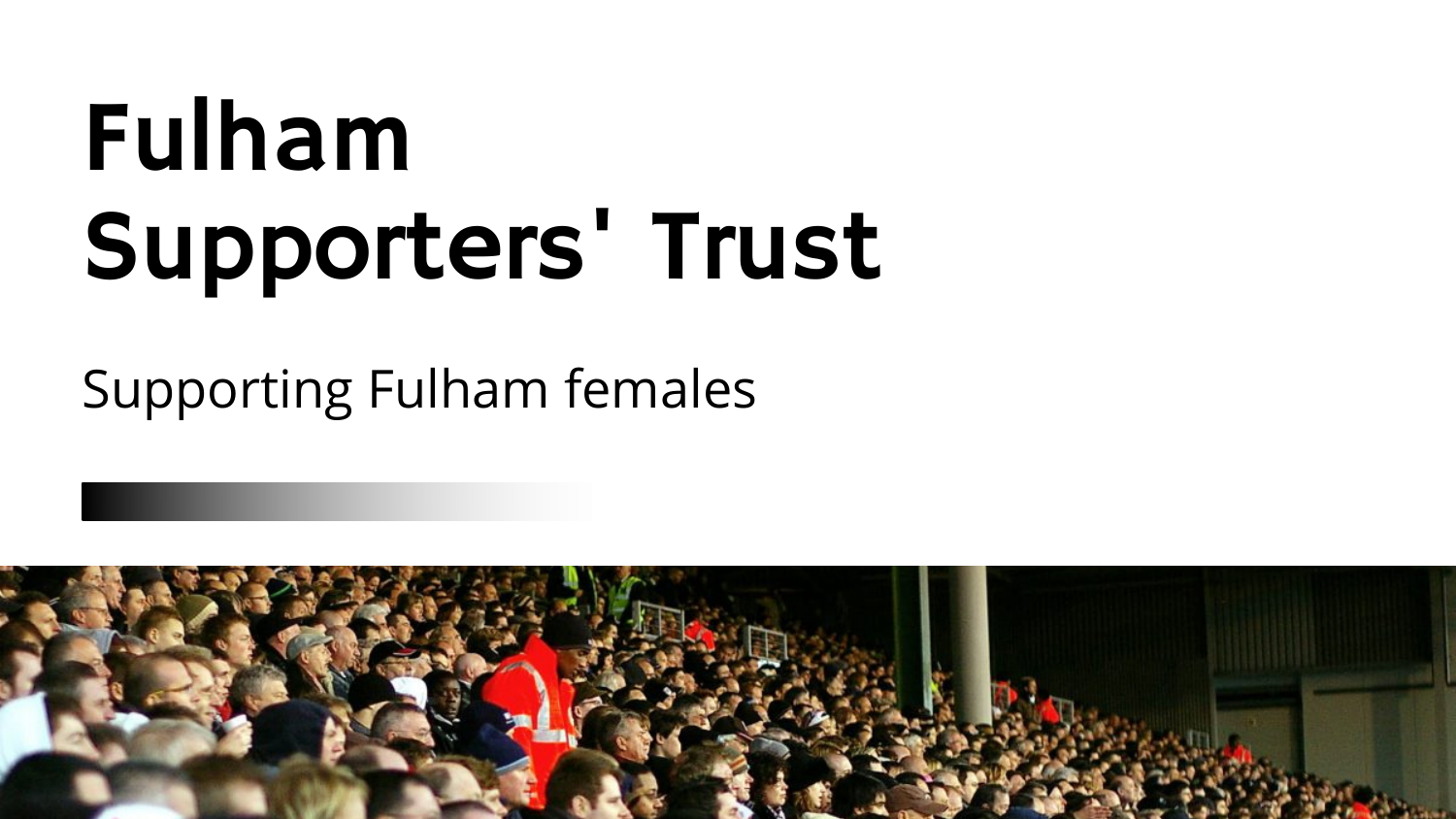### Knowledge of the FFC Women's team and setup

Matchday experience - home and away



Online behaviour and use of community platforms



### Areas we asked about

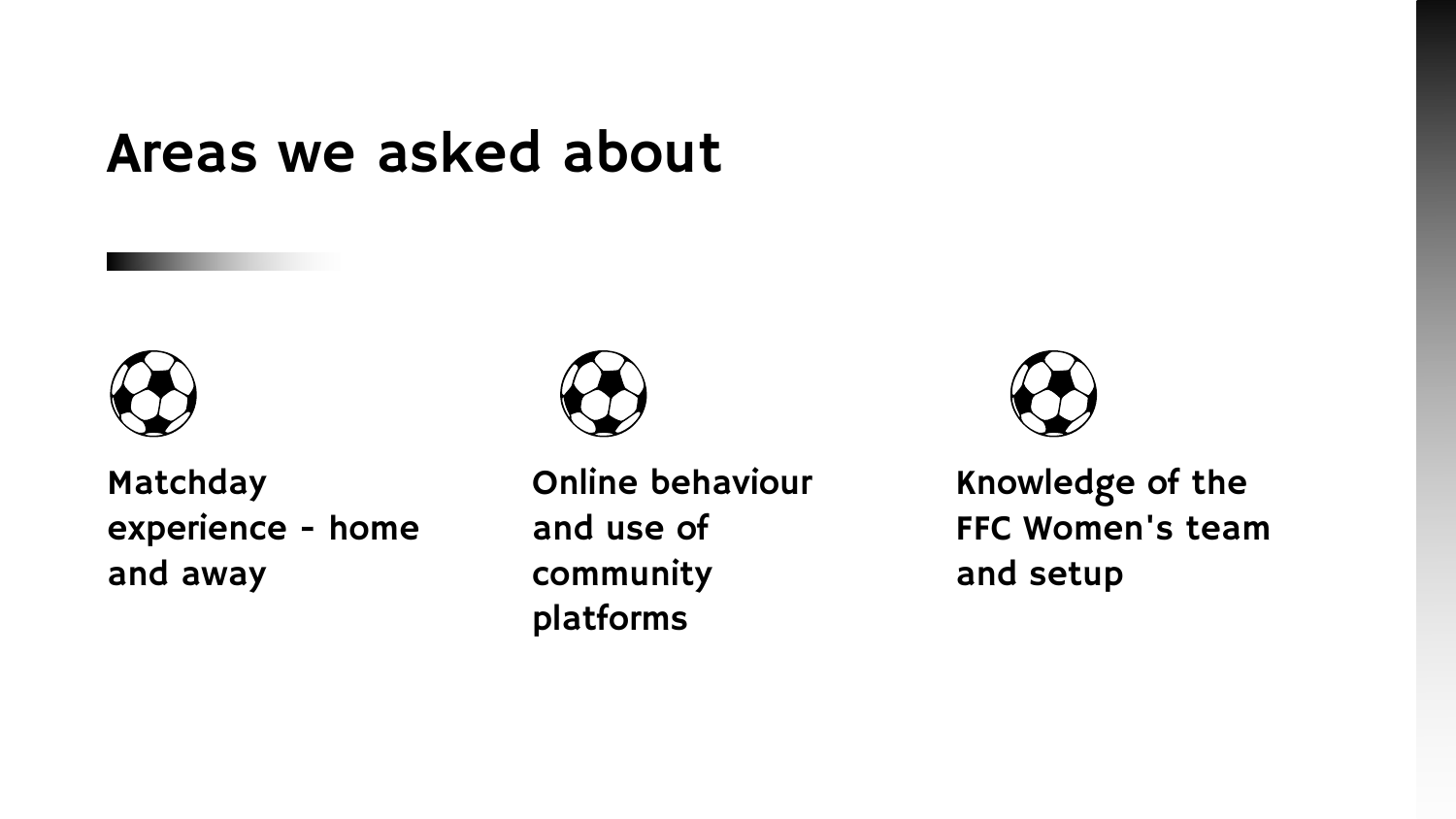# **Common**

### themes Across four sessions:

- Safety & behaviour
- Stewarding
- Encouraging more females
- Social media behaviour
- Following FFC Women
- AOB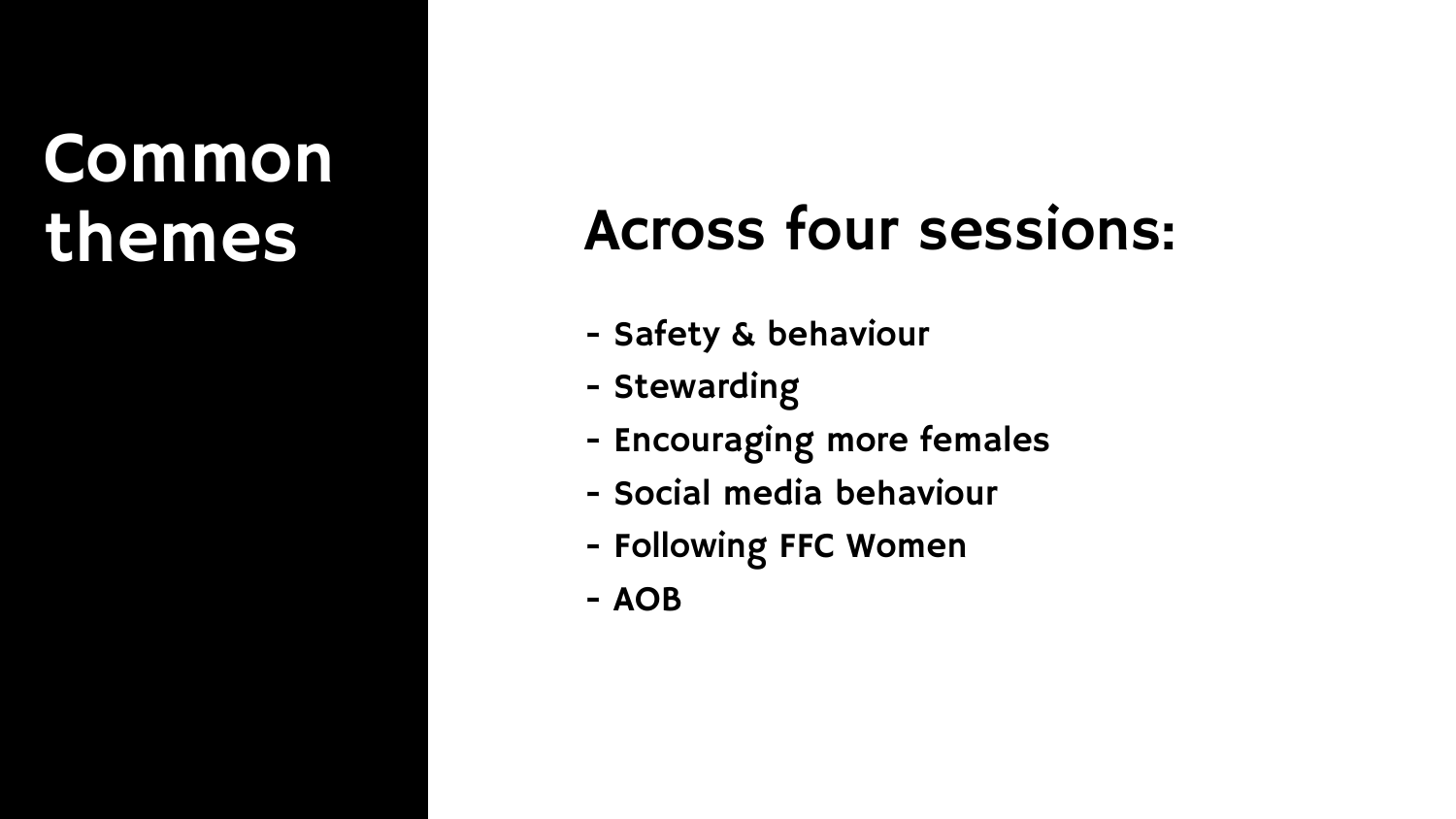## Things feel less safe recently

- Don't want to stop people enjoying themselves, but a noticeable change in atmosphere
- Want to be able to use the loos and other facilities without other fans getting in the way of that
- Have felt scared, some have been injured, some considering taking younger members
- Worry about taking younger family members
- When it's jovial and not angry, love the more vocal support

"Makes us think about how to do what we want - we go early, we don't go down at half-time"

"We all felt there was quite a palpable atmosphere and any trouble could kick off, quite all of a sudden"



"Yes have your fun but not to the detriment of other peoples safety"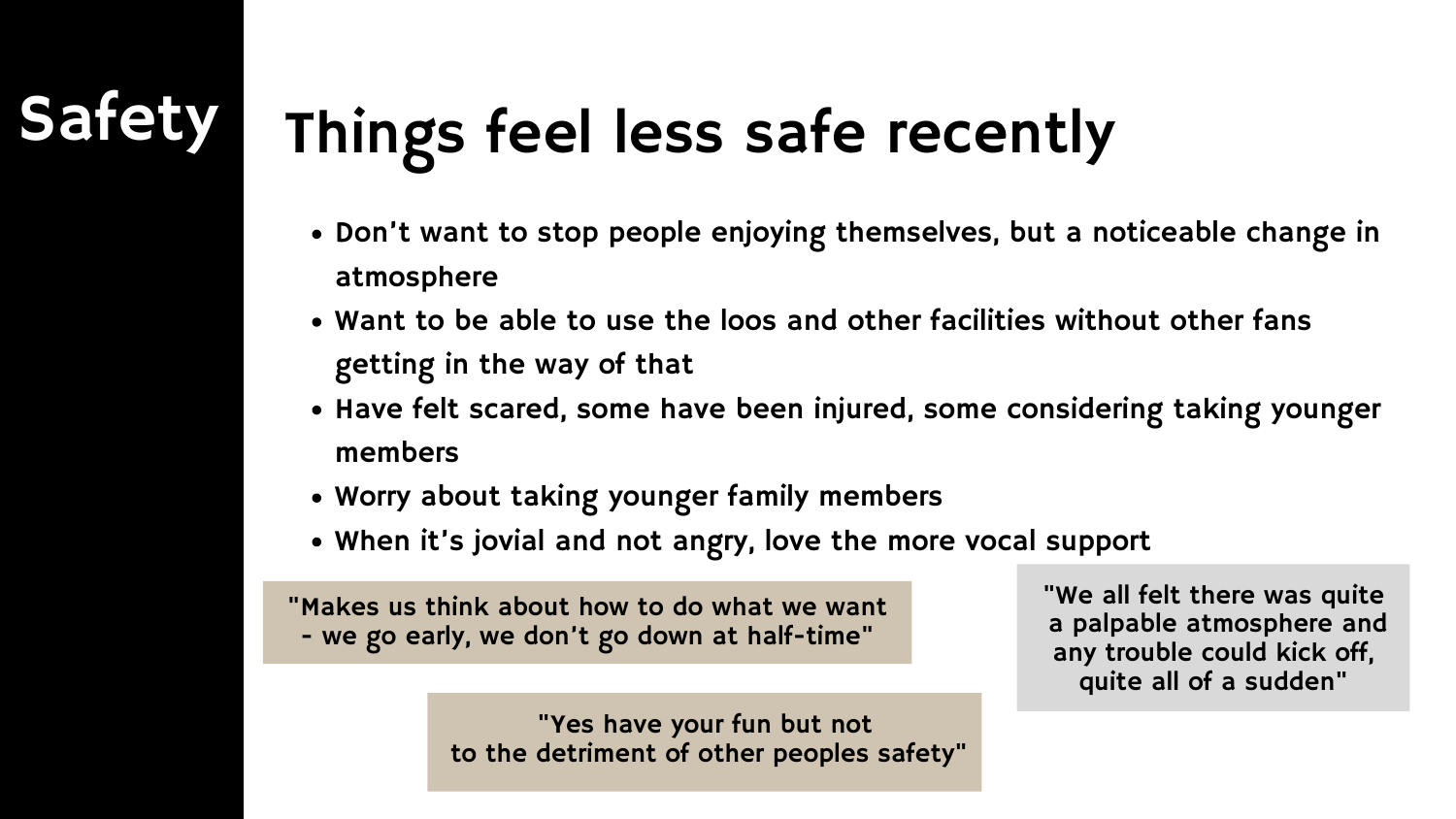### Safety

### Ideas:

- . Social media campaign around looking out for the Fulham family
- Promote the FulStop Campaign number to contact outside of match day use during the game, and that it is for ALL anti-social behaviour
- By-stander training in collaboration with Fulham For All
- Downstairs concourse safety / blockages review
-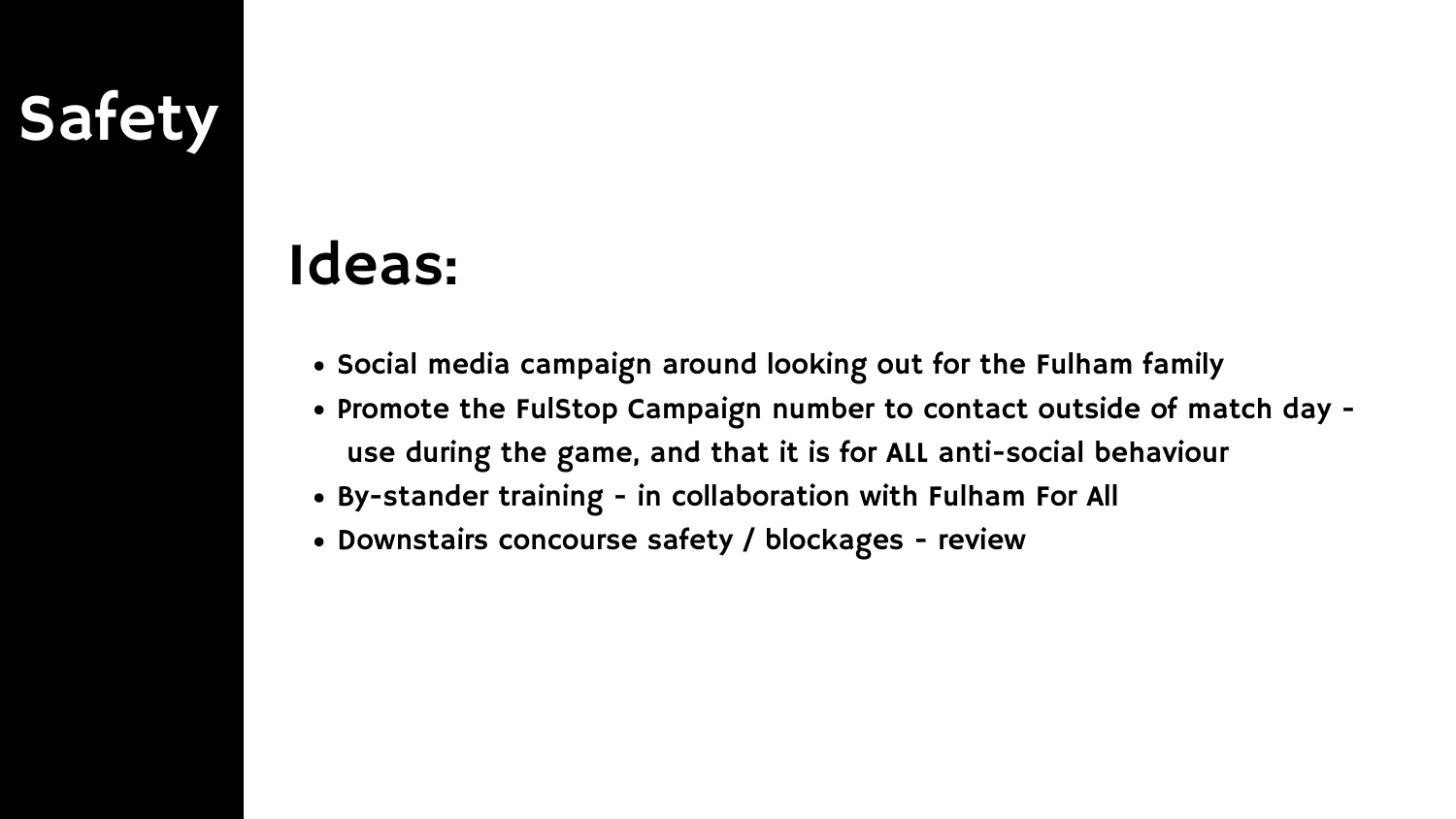## Stewarding Job needs more from those doing it

- They look scared and that's understandable
- There doesn't seem to be a plan for what to do if a situation arises
- Few are proper qualified stewards, seem more like 'helpers'
- Not fair for someone on that sort of wage/role to be responsible for what is clearly an important role to manage
- Different people, no consistency and no familiarity
- It's a matter of priority right now

"I would never want anyone I know to do that role"

"Some clubs, it's excellent, tell you where to sit, others just turn their backs and let the chaos happen"

"Needs to be clear what supporters should do, and where they should be reporting"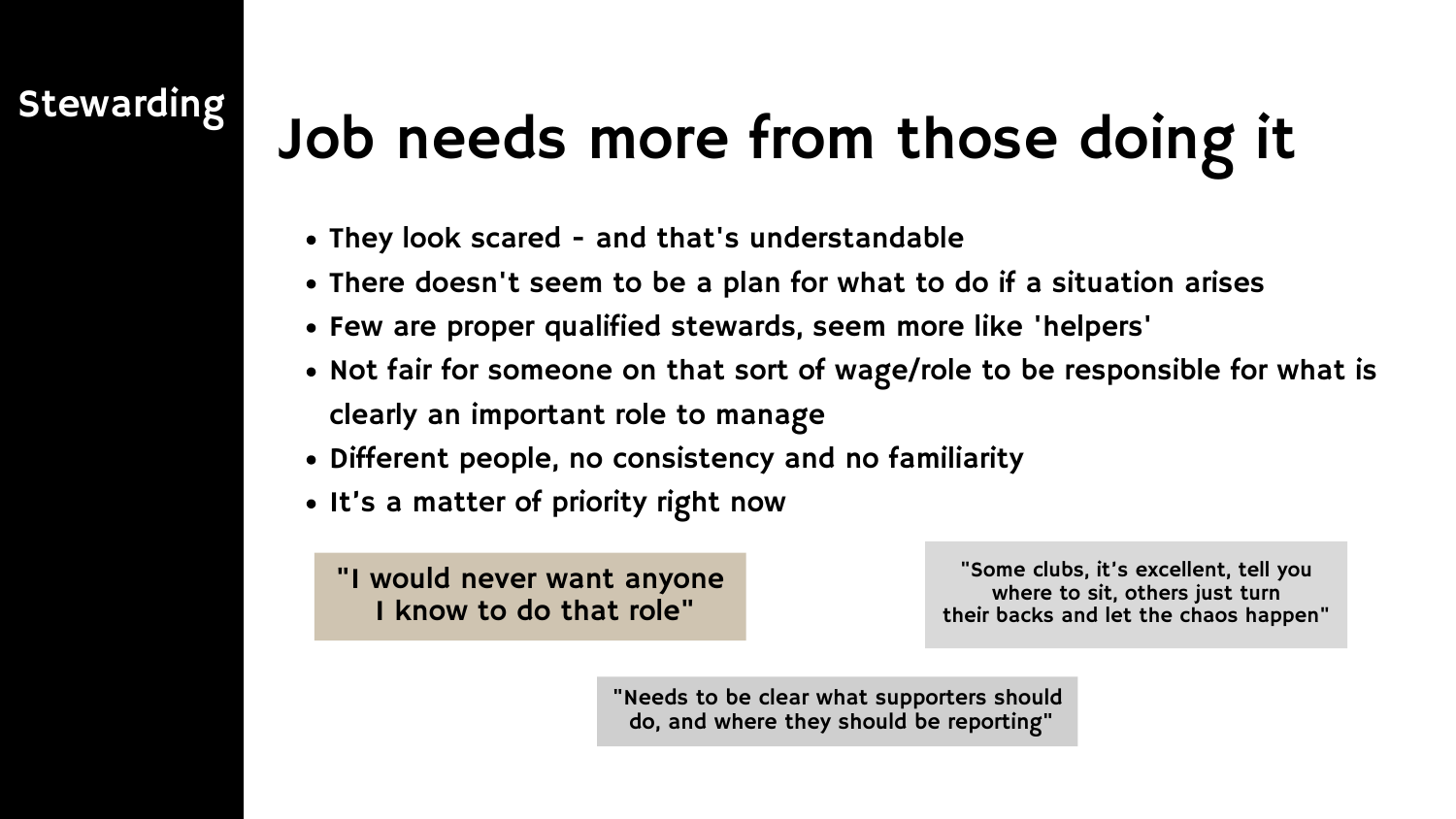### Stewarding

### Ideas:

- Overview of current training what, if any, are the possibilities?
- . Sign posting roles and responsibilities so it is clear to fans
- Make clear to supporters what they can do, and what the different levels of security can do
- Away games can there be a familiar face for away days to act as supporter liaison? Someone to act as a middle ground before police are involved, working with Tony Delamo, but works for the Club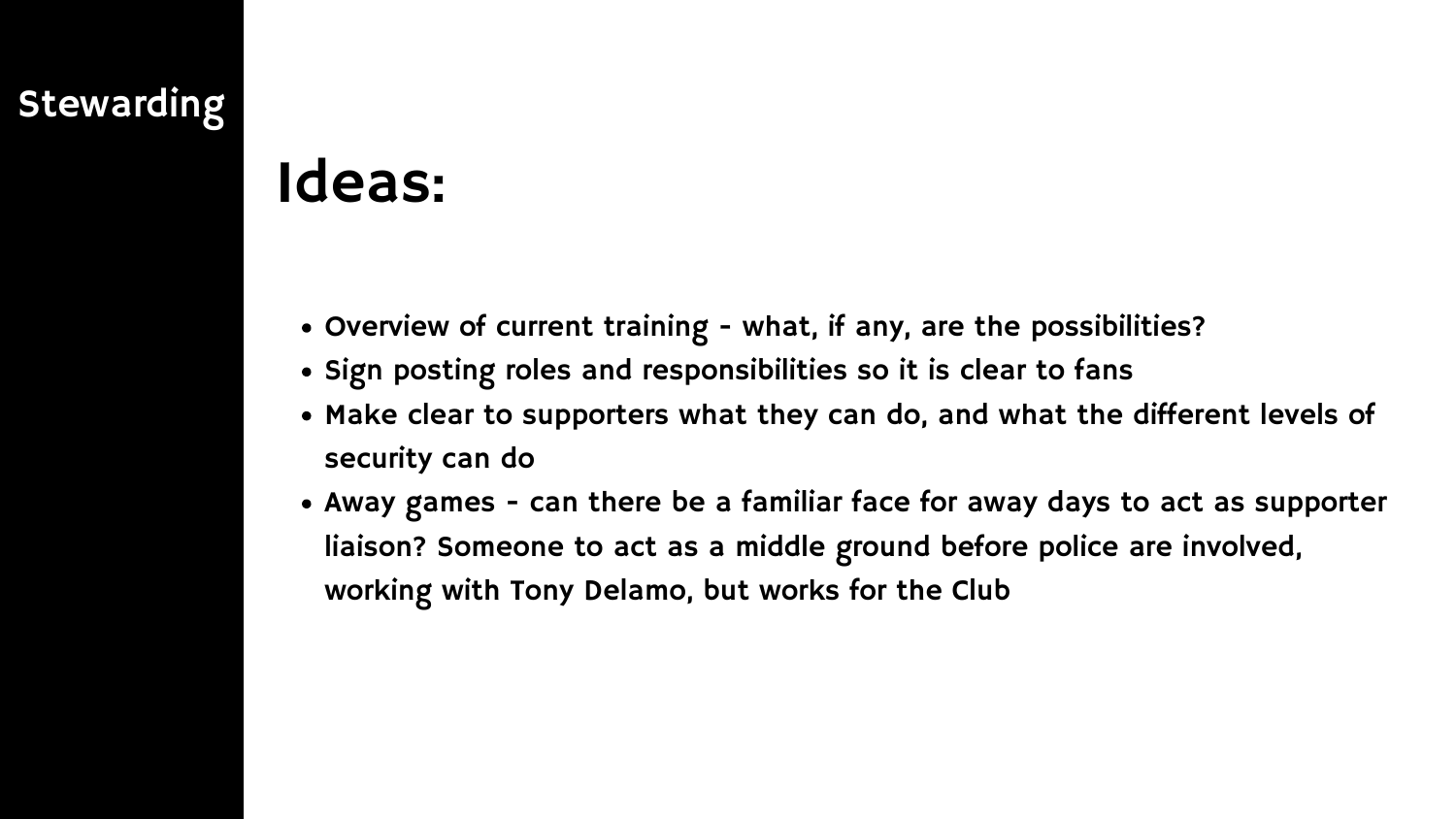### **More** females

### It's the first visit that matters

- Most have gone since young, usually taken by a male friend
- Going as a group of females or solo is much rarer
- Probably not sure of 'how' not just buying a ticket but feeling secure and knowing what to do on the day
- Need to show that door is open could you invite people that haven't been before, a set fixture or week plan

A match set aside that wasn't going to sell out, promote it as an area safe for women, somewhere where you can experience it, group tickets to encourage groups of women to go

You need a way in, and if you haven't had that, you're not likely to, unless you have a boyfriend



If you have dependents, always have to consider the added cost. It does make it more expensive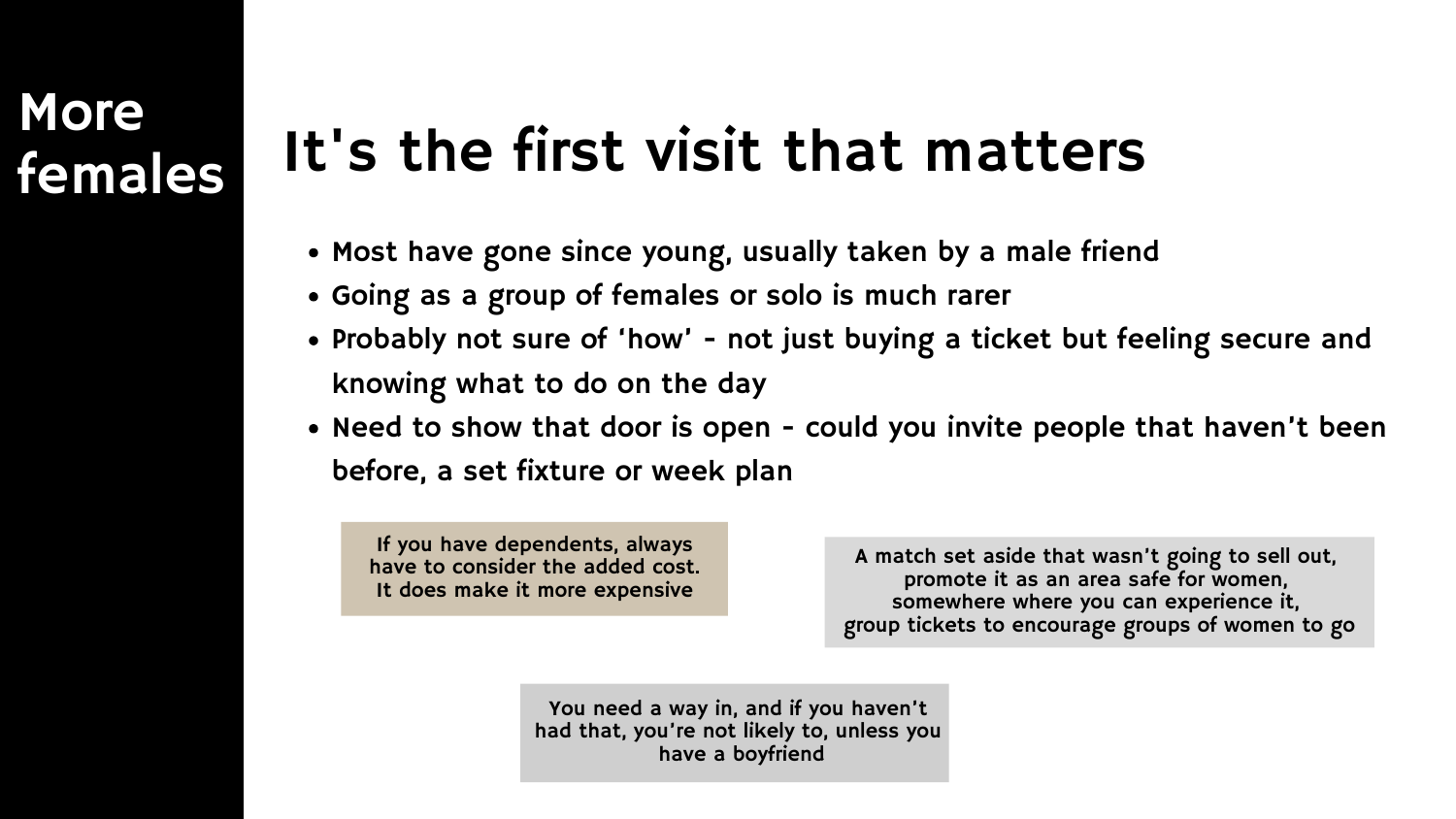### **More** females

### Ideas

- Encourage supporters to share their experience on social media TikTok/YT/Reels. Could be a paid Influencer campaign. Have a space on the website that shows those experiences in one place.
- Create a video that lives on the website in the 'Matchday at the Cottage' section
- Work with the Trust for an annual event to invite new fans to the cottage. Grow the ways to support the Club outside of matchday - open training
- sessions stay with young fans forever, builds a real sense of familiarity.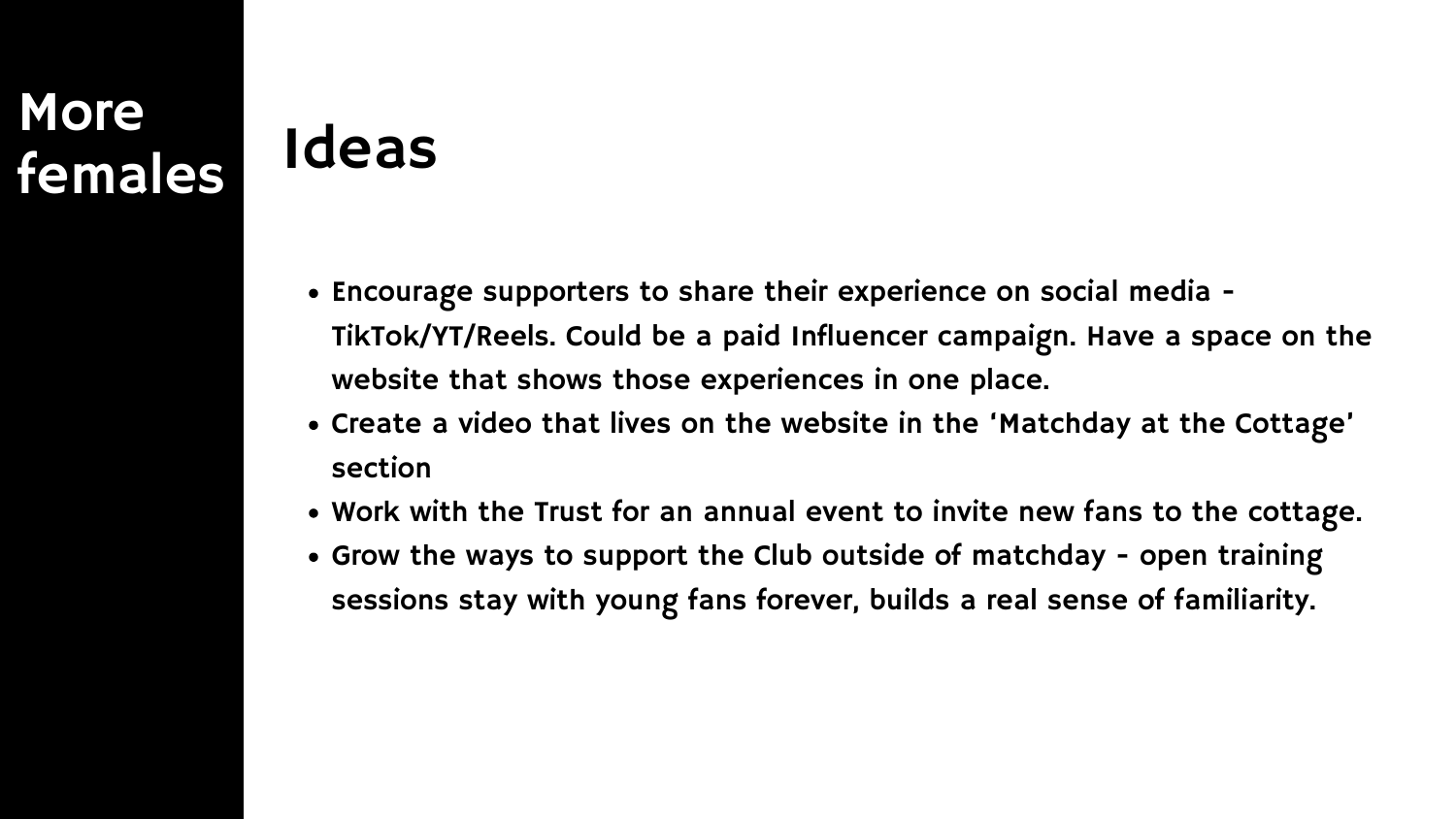### Online It holds me back from posting

- It's never a difference of opinion
- Gets worse around the school holidays
- Perhaps a space where female Fulham fans could speak could be a way of engaging those fans that would like to, but are scared
- Many used to, but no longer do, or have private accounts
- Some found real friends through it particularly Europa League season

Whenever there was a difference of opinion, there were messages in my inbox

If we had administrators, perhaps we could set up a group for women on facebook

I don't comment because people always take it the wrong way and you just get loads of abuse, it's just not worth it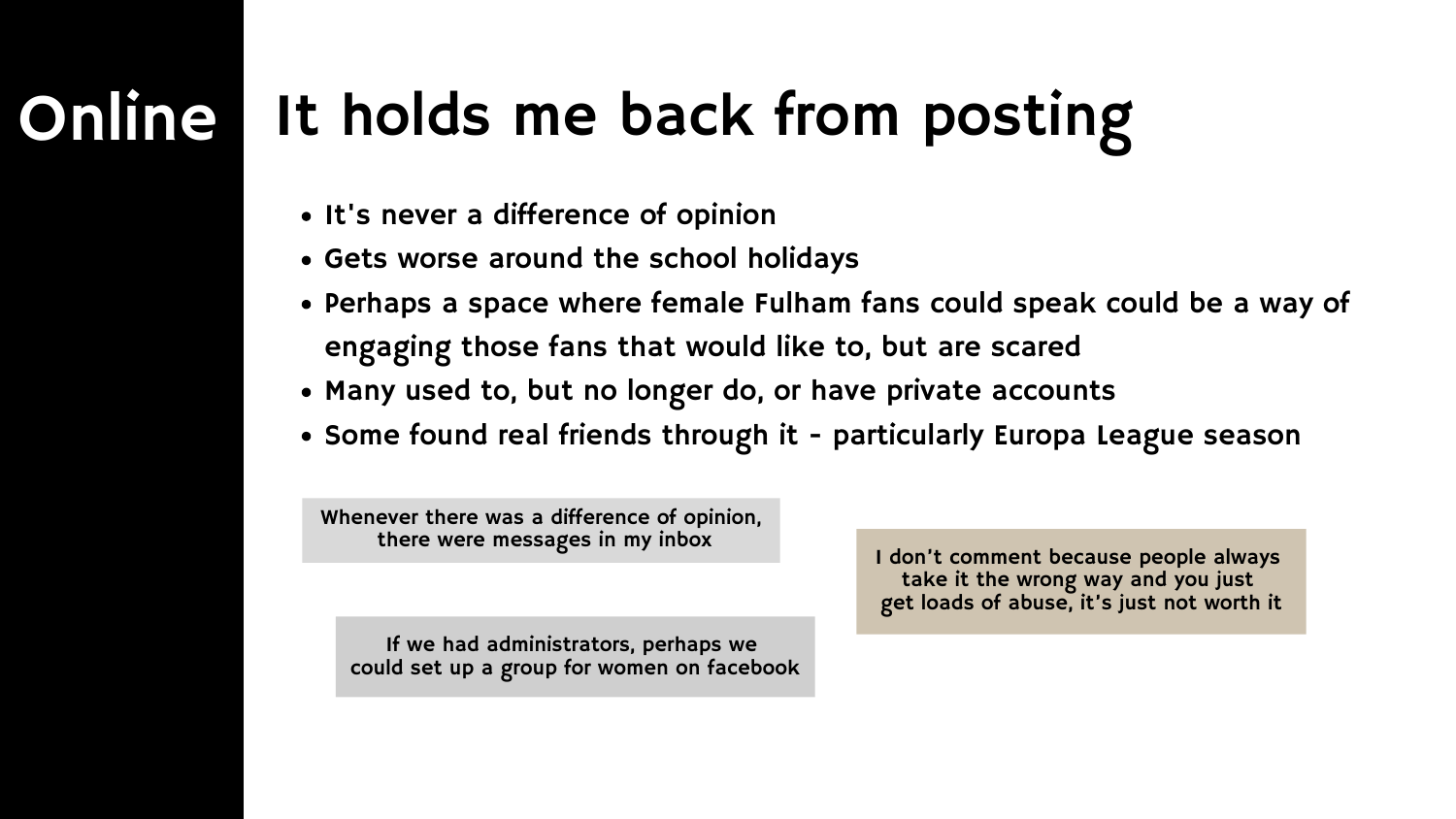### Online

### Ideas

- Trust and Club could there be a Women's Supporter Group in-person and online initiative. Space for people to join, could be a meeting point pre/post match for safe walking or at the Riverside when fully open for socials
- Perhaps reminders of good online behaviour/ reasons not to troll need to be activated around school holidays
- Fulham for All online safe training a wider roll out campaign?
- Website visibility of females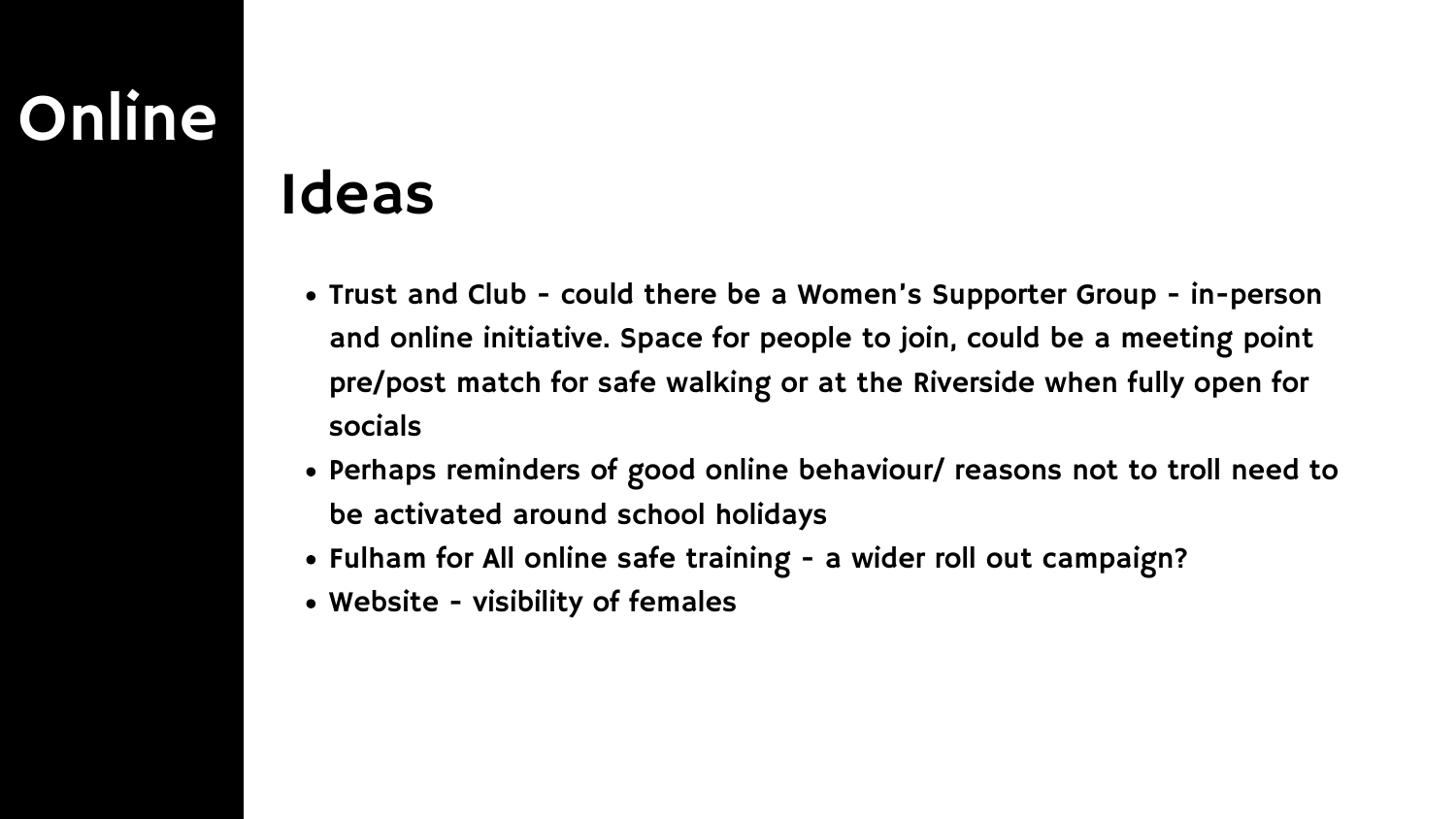# Follow

## FFCW I still don't hear that much about it

- Mixed on how much known, many asking for more visibility on social channels (main twitter RT'ing women's twitter more for eg)
- Need the stories need an emotional connection to caring about it
- Craven Cottage obvious first way to begin this
- More familiarity with the old women's team than the current one
- Understanding what the experience is like more will help food options, how to get tickets etc

### How invested in it are the Club?

I think that's a good sign about Huw Jennings, that shows from the Club, we're looking at it as a whole he is really well-regarded shows enthusiasm from the Club for it. Weren't aware that his role did cover Women's team though

Needs to be where I receive my mens team news the post-match newsletter, the @FulhamFC twitter feed should be directing people towards the women's team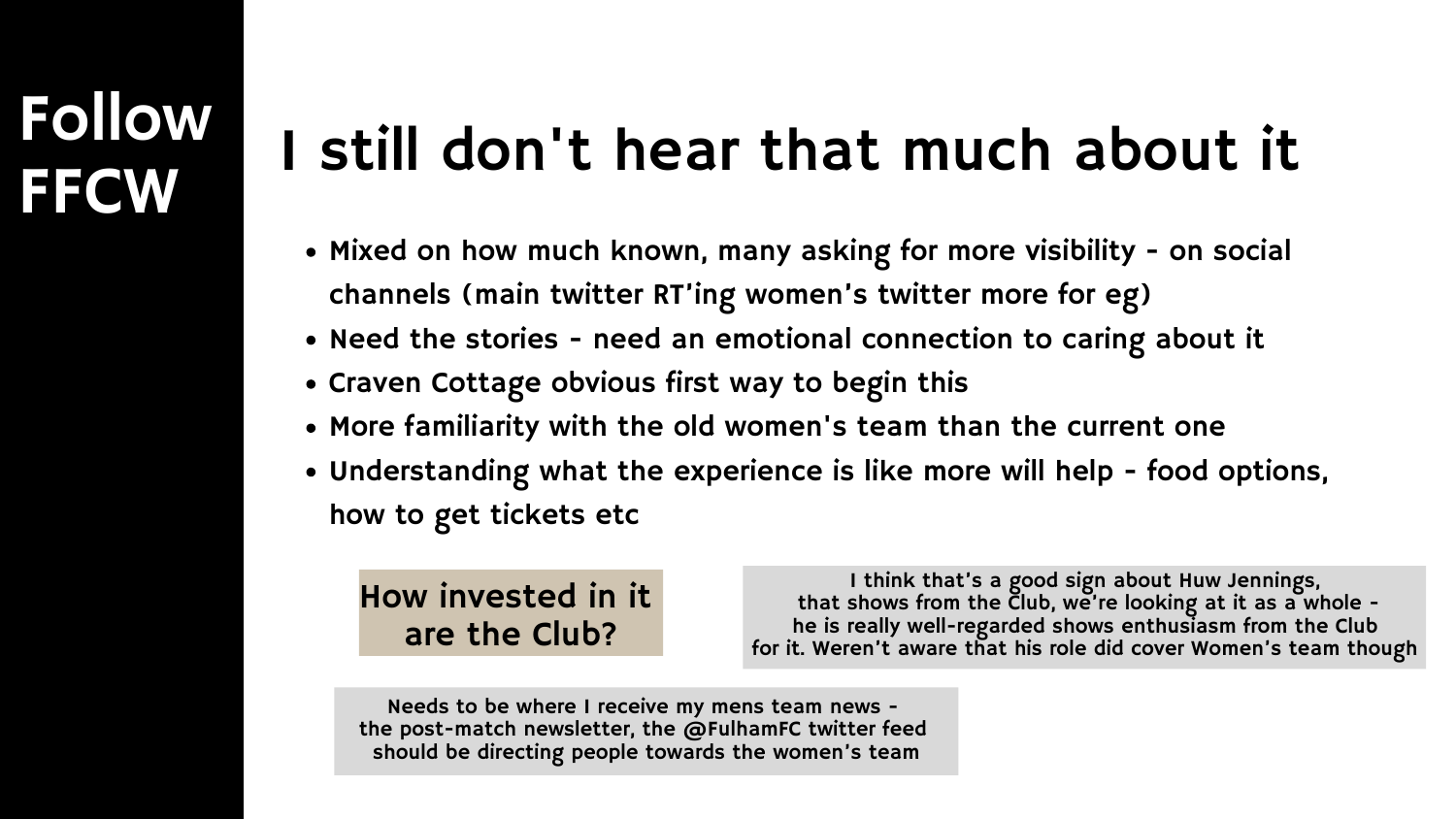### Follow **FFCW**

### Ideas

- Talking about the two teams under one umbrella Lewes FC. A training session together?
- It's happening, but more wherever possible! Can post-match report emails review both games on a Monday?
- Sharing the Twitter feeds to widen reach Fulham FC & Fulham FC Women regularly. CTA to encourage those following one to follow the other
- Sunday games how can people attend both? Will FFCW be affected?
- Could loyalty points be attached to supporting FFCW?
- Talk about the history of FFCW, stories, match reports whose role is this?
- If no food options, encourage picnics
- Match/es at Craven Cottage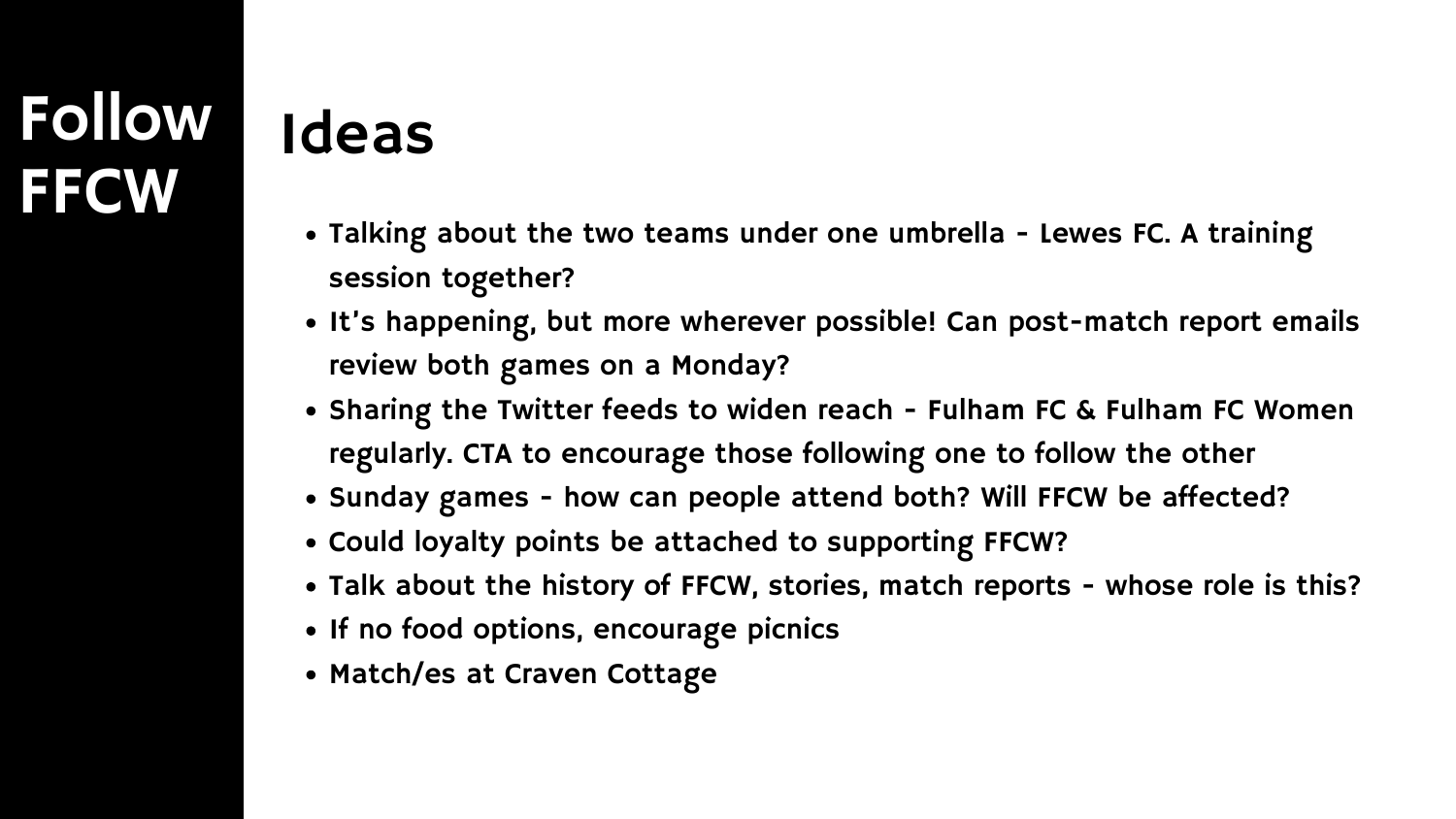- Understanding about bags being searched over pockets
- Are girls promoted enough as ball girls? Asked by a young female fan! #HerGameToo match was all female, are there other ways to actively encourage the girls to participate - can parents of females be targeted by email to ask if their children would like to participate?
- Clappers collection point
- Toilets is there anything that can be done?

### Some other points of note